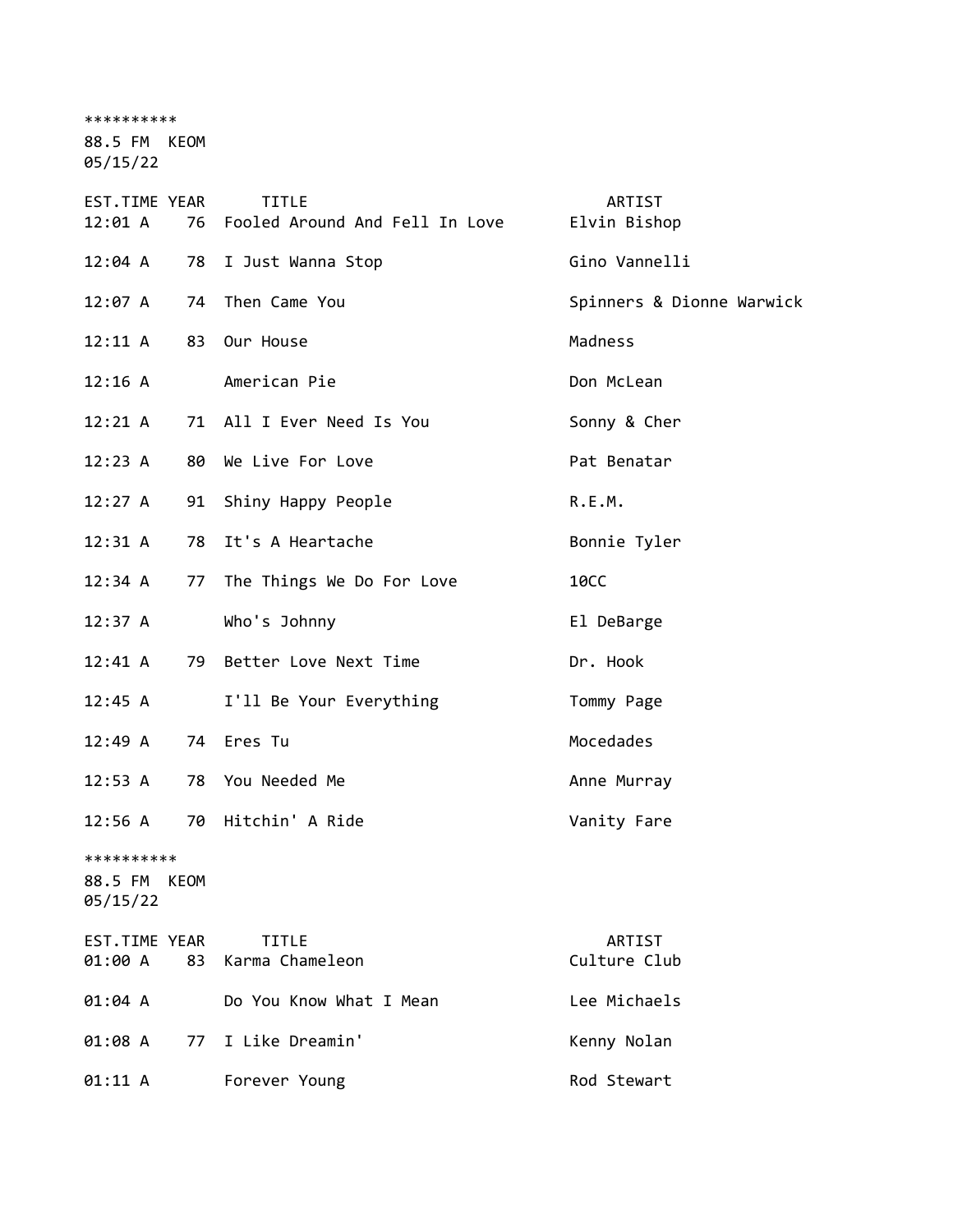| 01:16 A                                | 81 | Queen Of Hearts                             | Juice Newton             |
|----------------------------------------|----|---------------------------------------------|--------------------------|
| 01:20 A                                | 90 | Can't Stop                                  | After 7                  |
| 01:23 A                                |    | 74 Show And Tell                            | Al Wilson                |
| 01:27 A                                | 74 | Already Gone                                | Eagles                   |
| 01:31 A                                | 77 | I'm Your Boogie Man                         | KC & The Sunshine Band   |
| 01:35 A                                | 74 | Life Is A Rock (But The Radio Rolle Reunion |                          |
| 01:38 A                                | 83 | Joanna                                      | Kool & The Gang          |
| 01:42 A                                | 81 | Waiting For A Girl Like You                 | Foreigner                |
| 01:48 A                                | 95 | Water Runs Dry                              | Boyz II Men              |
| 01:52 A                                | 70 | If I Were Your Woman                        | Gladys Knight & The Pips |
| 01:55 A                                | 71 | Joy To The World                            | Three Dog Night          |
| $01:59$ A                              |    | 70 Spirit In The Sky                        | Norman Greenbaum         |
| **********<br>88.5 FM KEOM<br>05/15/22 |    |                                             |                          |
| EST.TIME YEAR<br>02:03 A               |    | <b>TITLE</b><br>79 Heaven Knows             | ARTIST<br>Donna Summer   |
| 02:07 A                                | 75 | When Will I Be Loved                        | Linda Ronstadt           |
| 02:09 A                                | 82 | Heartlight                                  | Neil Diamond             |
| 02:15 A                                | 79 | <b>Babe</b>                                 | Styx                     |
| 02:19 A                                | 70 | The Wonder Of You                           | Elvis Presley            |
| 02:21 A                                | 82 | Gypsy                                       | Fleetwood Mac            |
| 02:25 A                                |    | (You Drive Me) Crazy                        | Britney Spears           |
| 02:28 A                                | 76 | 50 Ways To Leave Your Lover                 | Paul Simon               |
| 02:32 A                                | 76 | Hot Line                                    | Sylvers                  |
| 02:35 A                                | 85 | Can't Fight This Feeling                    | REO Speedwagon           |
| 02:39 A                                | 74 | Piano Man                                   | Billy Joel               |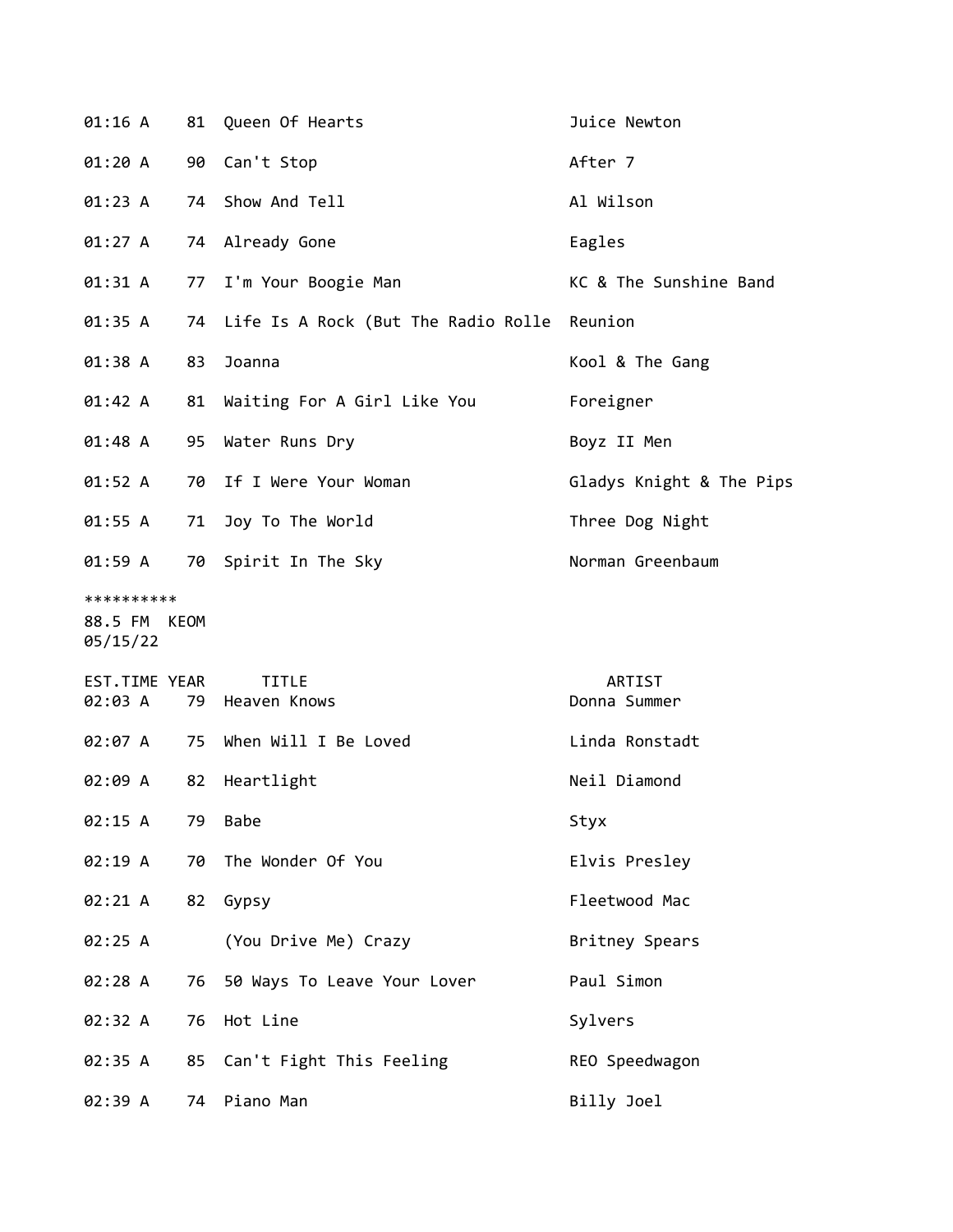| 02:44 A                                                              |    | 91 Rush, Rush                                         | Paula Abdul                   |
|----------------------------------------------------------------------|----|-------------------------------------------------------|-------------------------------|
| 02:49 A                                                              |    | 73 Daniel                                             | Elton John                    |
| 02:53 A                                                              |    | 78 I Will Survive                                     | Gloria Gaynor                 |
| 02:56 A                                                              |    | 74 Beach Baby                                         | First Class                   |
| **********<br>88.5 FM KEOM<br>05/15/22                               |    |                                                       |                               |
| EST.TIME YEAR<br>03:00 A                                             |    | TITLE<br>71 It's Too Late                             | ARTIST<br>Carole King         |
| 03:04 A                                                              |    | 78 I Love The Nightlife (Disco 'Round) Alicia Bridges |                               |
| 03:07 A                                                              |    | 78 Reminiscing                                        | Little River Band             |
| 03:11 A                                                              |    | 84 Valotte                                            | Julian Lennon                 |
| 03:17 A                                                              |    | 79 Working My Way Back To You-Forgive                 | Spinners                      |
| 03:20 A                                                              |    | 75 Once You Get Started                               | Rufus                         |
| 03:25 A                                                              |    | 85 Centerfield                                        | John Fogerty                  |
| 03:29 A                                                              |    | Sister Golden Hair                                    | America                       |
| 03:32 A                                                              |    | Another Saturday Night                                | Cat Stevens                   |
| 03:34 A<br>Band                                                      |    | 82 Shame On The Moon                                  | Bob Seger & The Silver Bullet |
| 03:39 A                                                              | 72 | Living In A House Divided                             | Cher                          |
| 03:43 A                                                              | 94 | I Swear                                               | All-4-0ne                     |
| 03:47 A                                                              | 70 | Gypsy Woman                                           | Brian Hyland                  |
| 03:50 A                                                              | 70 | Everything Is Beautiful                               | Ray Stevens                   |
| 03:53 A                                                              | 73 | That Lady-Part 1                                      | Isley Brothers                |
| 03:56 A<br>Light Orchestra<br>**********<br>88.5 FM KEOM<br>05/15/22 | 80 | Xanadu                                                | Olivia Newton John & Electric |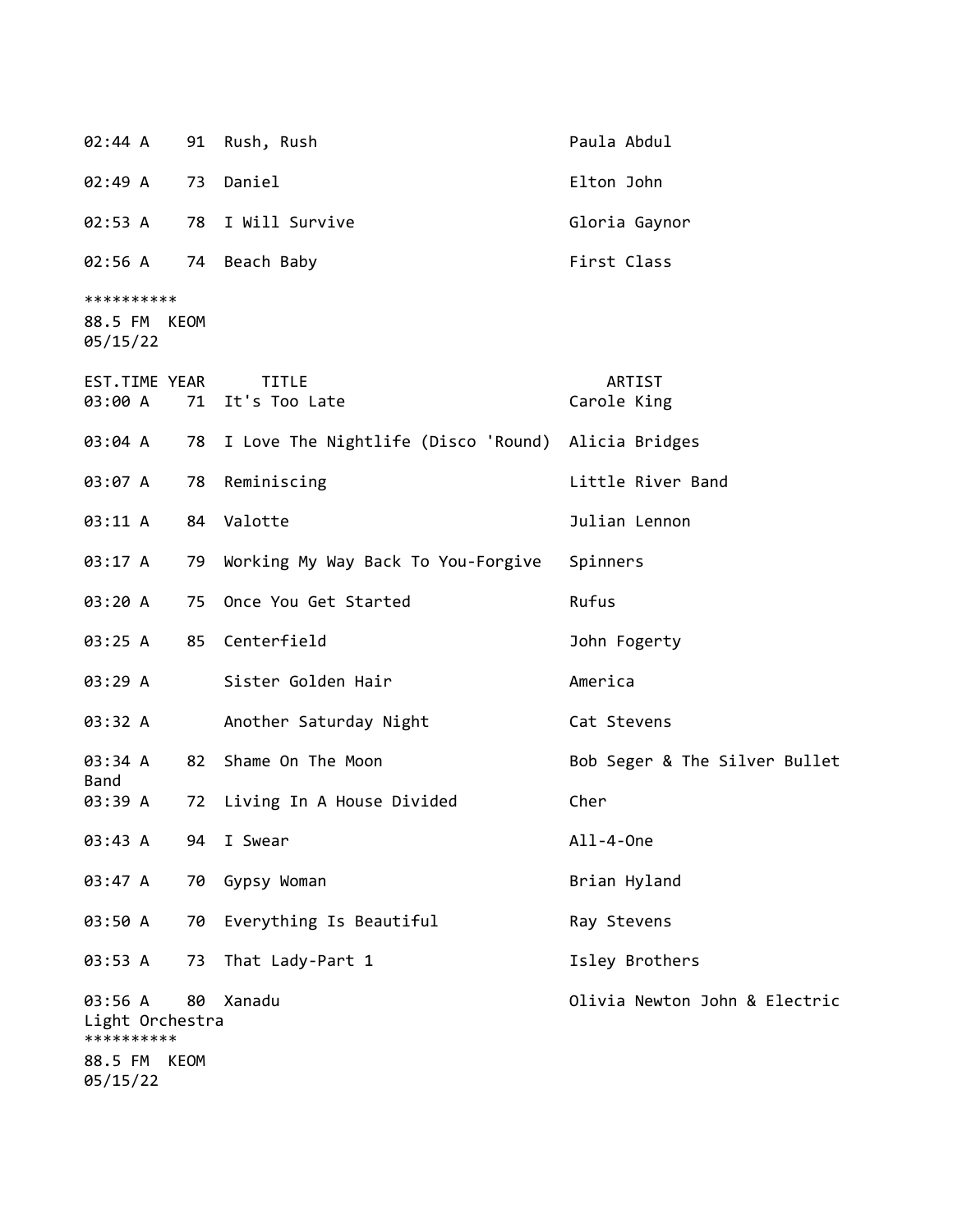| EST.TIME YEAR<br>04:00 A               | 77 | <b>TITLE</b><br>I'm In You                      | ARTIST<br>Peter Frampton       |
|----------------------------------------|----|-------------------------------------------------|--------------------------------|
| 04:05 A                                |    | 74 Clap For The Wolfman                         | Guess Who                      |
| 04:08 A                                |    | 78 Take A Chance On Me                          | ABBA                           |
| 04:12 A                                |    | Please Don't Go Girl                            | New Kids On The Block          |
| 04:17 A                                | 73 | The Way We Were                                 | Barbra Streisand               |
| 04:21 A                                | 71 | I'd Like To Teach The World To Sing New Seekers |                                |
| 04:23 A                                | 89 | Everlasting Love                                | Howard Jones                   |
| 04:27 A                                |    | Strike It Up                                    | Black Box                      |
| 04:31 A                                | 76 | I'll Be Good To You                             | Brothers Johnson               |
| 04:34 A                                | 78 | Our Love                                        | Natalie Cole                   |
| 04:38 A                                |    | Make Love Stay                                  | Dan Fogelberg                  |
| 04:42 A                                | 77 | We Just Disagree                                | Dave Mason                     |
| 04:47 A                                | 92 | I'll Be There                                   | Mariah Carey                   |
| 04:51 A                                | 79 | Daydream Believer                               | Anne Murray                    |
| 04:53 A                                |    | Yes I'm Ready                                   | Teri DeSario with K.C.         |
| 04:56 A                                |    | 77 Cold As Ice                                  | Foreigner                      |
| **********<br>88.5 FM KEOM<br>05/15/22 |    |                                                 |                                |
| EST.TIME YEAR<br>05:00 A               | 78 | <b>TITLE</b><br>Shadow Dancing                  | ARTIST<br>Andy Gibb            |
| 05:05 A                                | 74 | Back Home Again                                 | John Denver                    |
| 05:09 A                                |    | 71 You've Got A Friend                          | James Taylor                   |
| 05:15 A                                |    | Because Of You                                  | 98 Degrees                     |
| 05:19 A                                | 70 | Does Anybody Really Know What Time              | Chicago                        |
| 05:22 A                                | 82 | Ebony & Ivory                                   | Paul McCartney & Stevie Wonder |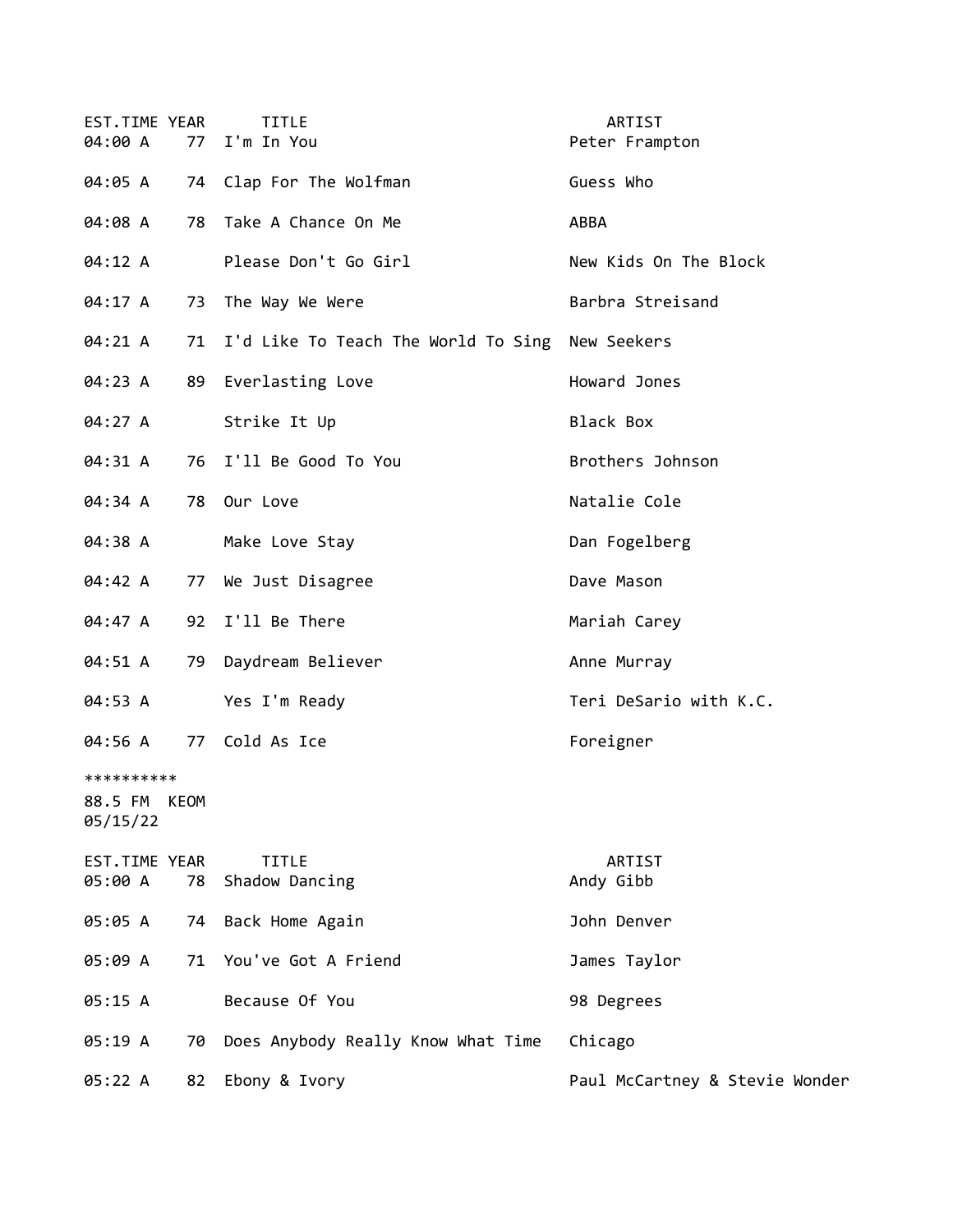| 05:26 A                                |    | 70 Get Ready                                           | Rare Earth                     |
|----------------------------------------|----|--------------------------------------------------------|--------------------------------|
| 05:29 A                                |    | 71 Mr. Big Stuff                                       | Jean Knight                    |
| 05:32 A                                |    | Do You Know (What It Takes)                            | Robyn                          |
| 05:35 A                                |    | Is This Love                                           | Whitesnake                     |
| 05:39 A                                |    | My Mistake Was To Love You                             | Diana Ross & Marvin Gaye       |
| 05:43 A                                |    | 98 Kiss Me                                             | Sixpence None The Richer       |
| 05:46 A                                |    | 72 Mother And Child Reunion                            | Paul Simon                     |
| 05:49 A                                | 77 | When I Need You                                        | Leo Sayer                      |
| 05:53 A                                |    | 75 Our Day Will Come                                   | Frankie Valli                  |
| 05:58 A                                | 78 | How Much I Feel                                        | Ambrosia                       |
| **********<br>88.5 FM KEOM<br>05/15/22 |    |                                                        |                                |
| EST.TIME YEAR                          |    | <b>TITLE</b><br>06:03 A 71 An Old Fashioned Love Song  | ARTIST<br>Three Dog Night      |
| 06:06 A                                |    | 74 Until You Come Back To Me (That's W Aretha Franklin |                                |
| 06:09 A                                | 84 | The Heart Of Rock & Roll                               | Huey Lewis & The News          |
| 06:15 A                                |    | 72 Clair                                               | Gilbert O'Sullivan             |
| 06:18 A                                | 78 | On Broadway                                            | George Benson                  |
| 06:23 A                                | 82 | Empty Garden                                           | Elton John                     |
| 06:28 A                                | 72 | I'll Be Around                                         | Spinners                       |
| 06:31 A                                |    | 72 Ventura Highway                                     | America                        |
| 06:35 A                                | 83 | Tell Her About It                                      | Billy Joel                     |
| 06:38 A                                | 76 | Rhiannon (Will You Ever Win)                           | Fleetwood Mac                  |
| 06:44 A                                | 92 | In The Still Of The Night                              | Boyz II Men                    |
| 06:46 A                                | 72 | Where Is The Love                                      | Roberta Flack & Donny Hathaway |
| 06:49 A                                |    | 74 Cat's In The Cradle                                 | Harry Chapin                   |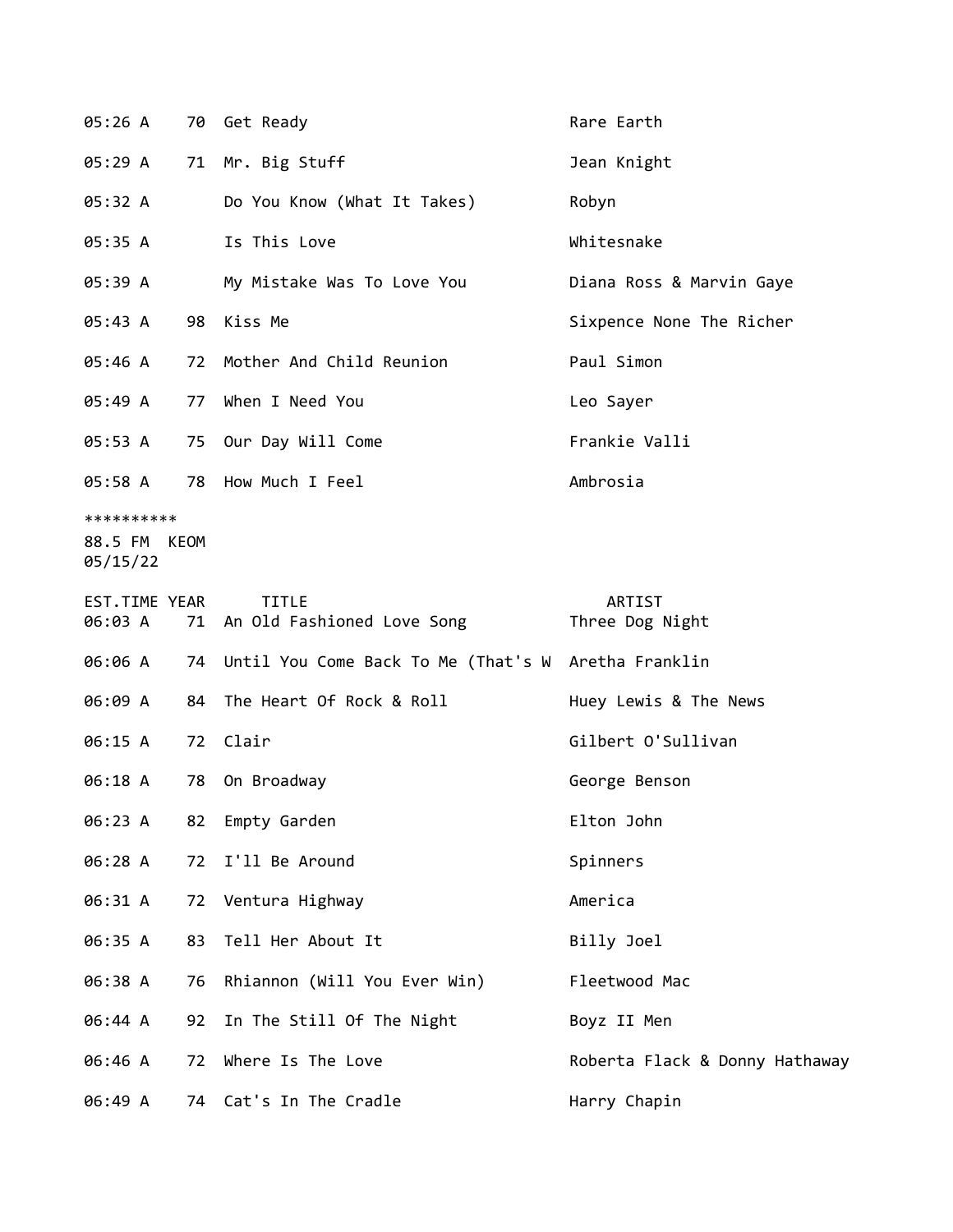06:53 A 74 Never Can Say Goodbye **Gloria Gaynor** 

06:55 A 89 Walking Away Information Society

\*\*\*\*\*\*\*\*\*\*

88.5 FM KEOM 05/15/22

| EST.TIME YEAR<br>07:02 A<br>78         | <b>TITLE</b><br>Boogie Oogie Oogie  | ARTIST<br>A Taste Of Honey |
|----------------------------------------|-------------------------------------|----------------------------|
| 07:06 A<br>74                          | Hollywood Swinging                  | Kool & The Gang            |
| 07:09 A<br>89                          | She Drives Me Crazy                 | Fine Young Cannibals       |
| 07:13 A<br>77                          | So In To You                        | Atlanta Rhythm Section     |
| 07:18 A<br>74                          | Best Thing That Ever Happened To Me | Gladys Knight & The Pips   |
| 07:22 A<br>95                          | Breakfast At Tiffany's              | Deep Blue Something        |
| 07:26 A<br>78                          | Just What I Needed                  | Cars                       |
| 07:30 A<br>84                          | Love Somebody                       | Rick Springfield           |
| 07:36 A<br>76                          | Afternoon Delight                   | Starland Vocal Band        |
| 07:39 A<br>73                          | Rockin' Pneumonia And The Boogie Wo | Johnny Rivers              |
| 07:42 A<br>83                          | Time (Clock Of The Heart)           | Culture Club               |
| 07:46 A<br>76                          | Heaven Must Be Missing An Angel     | Tavares                    |
| 07:51 A                                | Nightingale                         | Carole King                |
| 07:54 A<br>81                          | She's A Bad Mama Jama               | Carl Carlton               |
| **********<br>88.5 FM KEOM<br>05/15/22 |                                     |                            |
| EST.TIME YEAR<br>08:00 A<br>86         | TITLE<br>Manic Monday               | ARTIST<br>Bangles          |
| 08:03 A                                | Simply Irresistible                 | Robert Palmer              |
| 08:07 A<br>78                          | Shame                               | Evelyn "Champagne" King    |
| 08:10 A<br>79                          | Love You Inside Out                 | Bee Gees                   |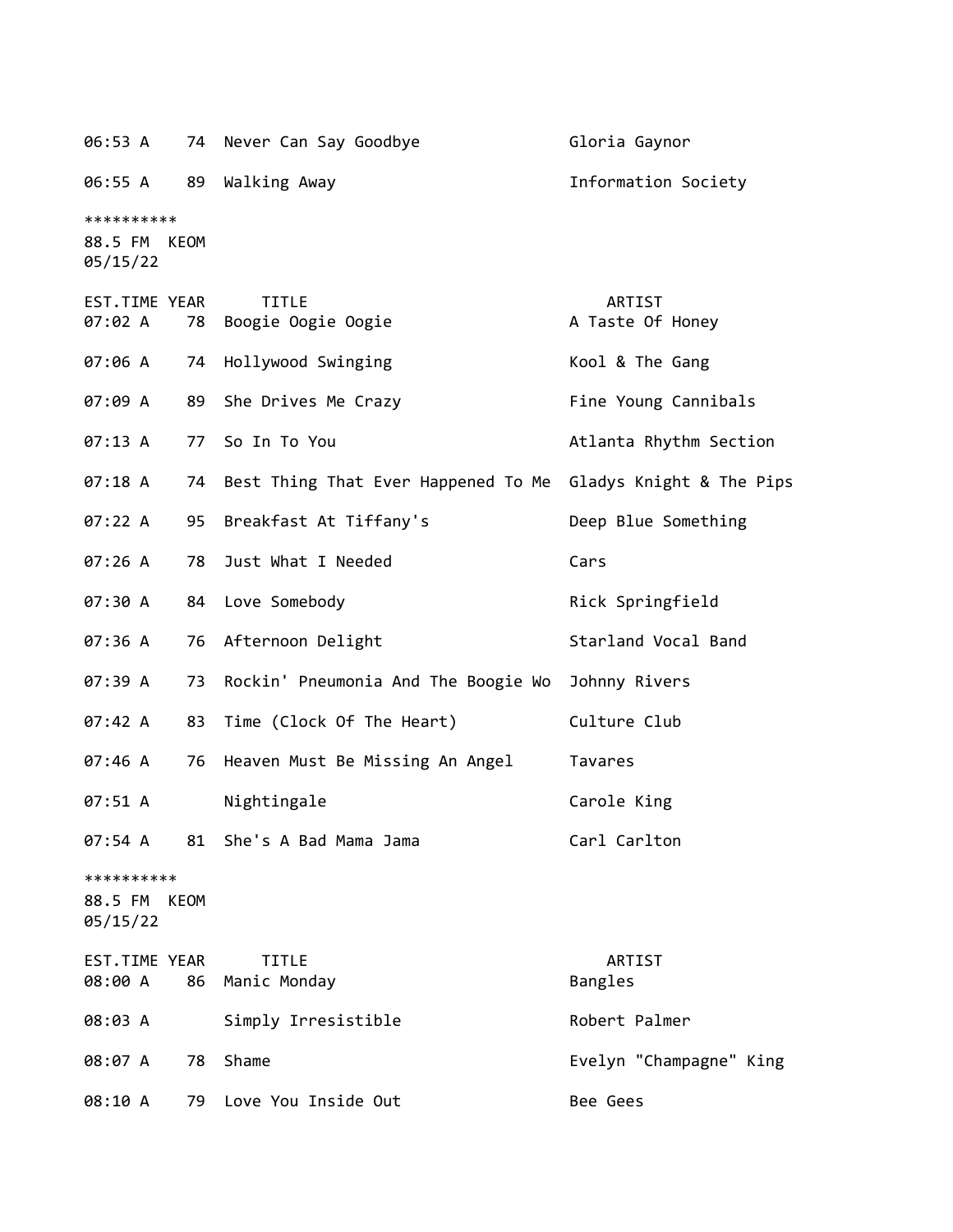| 08:17 A                                |    | 87 Carrie                                            | Europe                        |
|----------------------------------------|----|------------------------------------------------------|-------------------------------|
| 08:21 A                                |    | Save Tonight                                         | Eagle Eye Cherry              |
| 08:25 A                                |    | 79 Please Don't Go                                   | KC & The Sunshine Band        |
| 08:30 A                                | 76 | Dancing Queen                                        | ABBA                          |
| 08:33 A                                |    | 73 Ain't No Woman (Like The One I've G Four Tops     |                               |
| 08:36 A                                |    | 85 Separate Lives                                    | Phil Collins & Marilyn Martin |
| 08:40 A                                |    | 84 Here Comes The Rain Again                         | Eurythmics                    |
| 08:45 A                                |    | 91 Coming Out Of The Dark                            | Gloria Estefan                |
| 08:49 A                                |    | 73 Call Me (Come Back Home)                          | Al Green                      |
| 08:52 A                                |    | 72 Oh Babe, What Would You Say                       | Hurricane Smith               |
| 08:55 A                                |    | 74 (I've Been) Searchin' So Long                     | Chicago                       |
| **********<br>88.5 FM KEOM<br>05/15/22 |    |                                                      |                               |
| EST.TIME YEAR<br>09:01 A               | 77 | <b>TITLE</b><br>Dazz                                 | ARTIST<br><b>Brick</b>        |
| 09:04 A                                |    | Tryin' To Love Two                                   | William Bell                  |
| 09:07 A                                |    | 77 (Your Love Has Lifted Me) Higher An Rita Coolidge |                               |
| 09:11 A                                | 83 | Is There Something I Should Know                     | Duran Duran                   |
| 09:17 A                                | 79 | Reunited                                             | Peaches & Herb                |
| 09:20 A                                | 79 | Promises                                             | Eric Clapton                  |
| 09:23 A                                | 88 | Holding On                                           | Steve Winwood                 |
| 09:27 A                                | 91 | Love Is A Wonderful Thing                            | Michael Bolton                |
| 09:33 A                                | 72 | I Can See Clearly Now                                | Johnny Nash                   |
| 09:35 A                                | 71 | Proud Mary                                           | Ike & Tina Turner             |
| 09:39 A                                | 87 | Head To Toe                                          | Lisa Lisa & The Cult Jam      |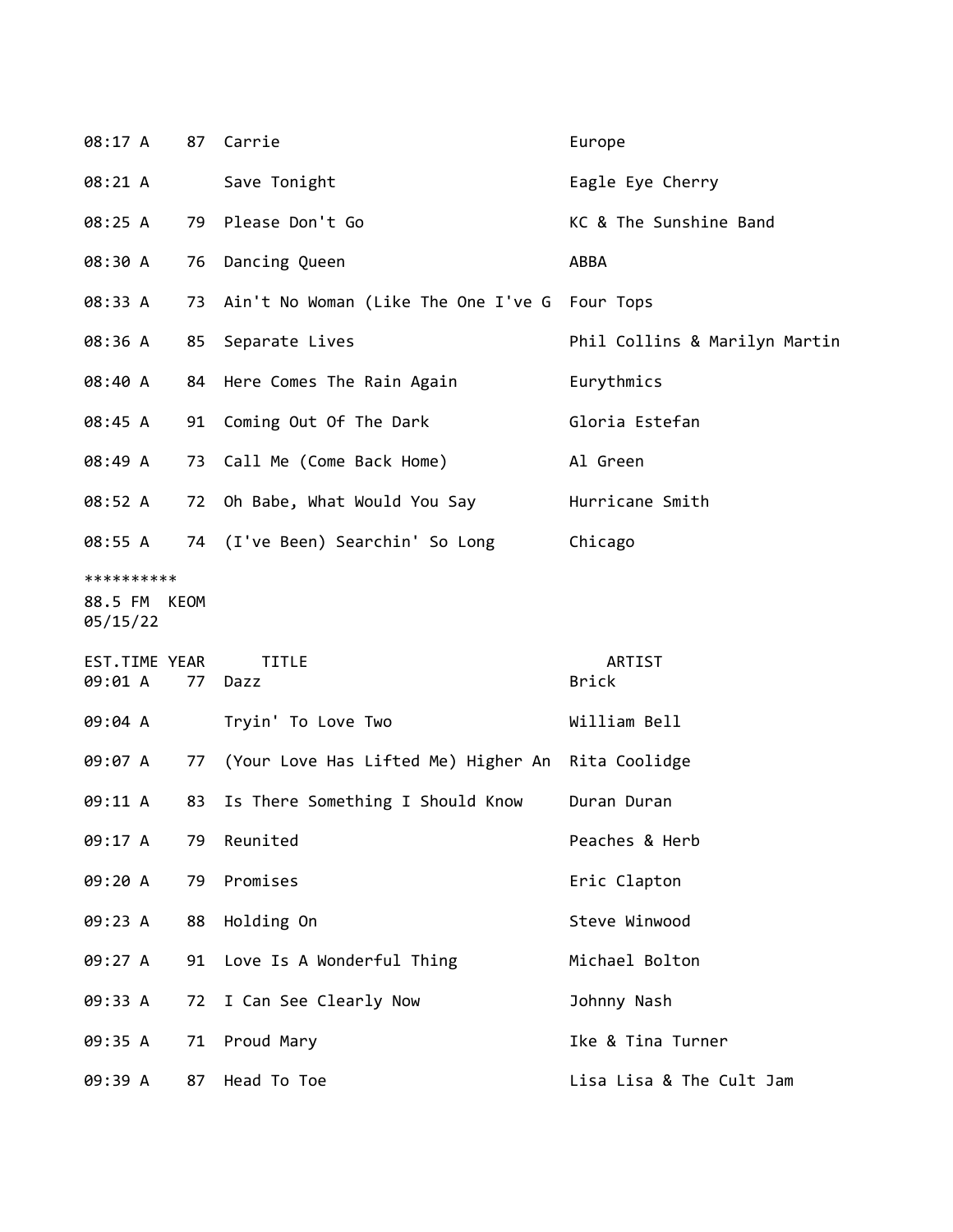09:44 A 92 I Will Always Love You Whitney Houston 09:49 A 74 Tin Man America 09:52 A 79 We Are Family Sister Sledge 09:55 A 77 Hey Deanie Shaun Cassidy \*\*\*\*\*\*\*\*\*\* 88.5 FM KEOM 05/15/22 EST.TIME YEAR TITLE THE REST.TIME YEAR 10:00 A 74 You Ain't Seen Nothing Yet Bachman-Turner Overdrive 10:04 A 79 Don't Do Me Like That Tom Petty & The Heartbreakers 10:06 A 71 Smiling Faces Sometimes Undisputed Truth 10:09 A 84 Self Control Laura Branigan 10:15 A 95 Kiss From A Rose Seal 10:19 A 79 Send One Your Love Stevie Wonder 10:23 A A Word In Spanish Elton John 10:28 A 72 Hurting Each Other Carpenters 10:30 A 99 Higher Creed 10:35 A 81 Just The Two Of Us Grover Washington, Jr 10:39 A Here Comes The Sun Richie Havens 10:45 A 97 3 AM Matchbox Twenty 10:49 A 70 Mr. Bojangles Nitty Gritty Dirt Band 10:52 A 70 Signed, Sealed, Delivered I'm Yours Stevie Wonder 10:55 A Brazil Brazil Ritchie Family \*\*\*\*\*\*\*\*\*\* 88.5 FM KEOM 05/15/22 EST.TIME YEAR TITLE ARTIST 11:00 A 72 Brandy Looking Glass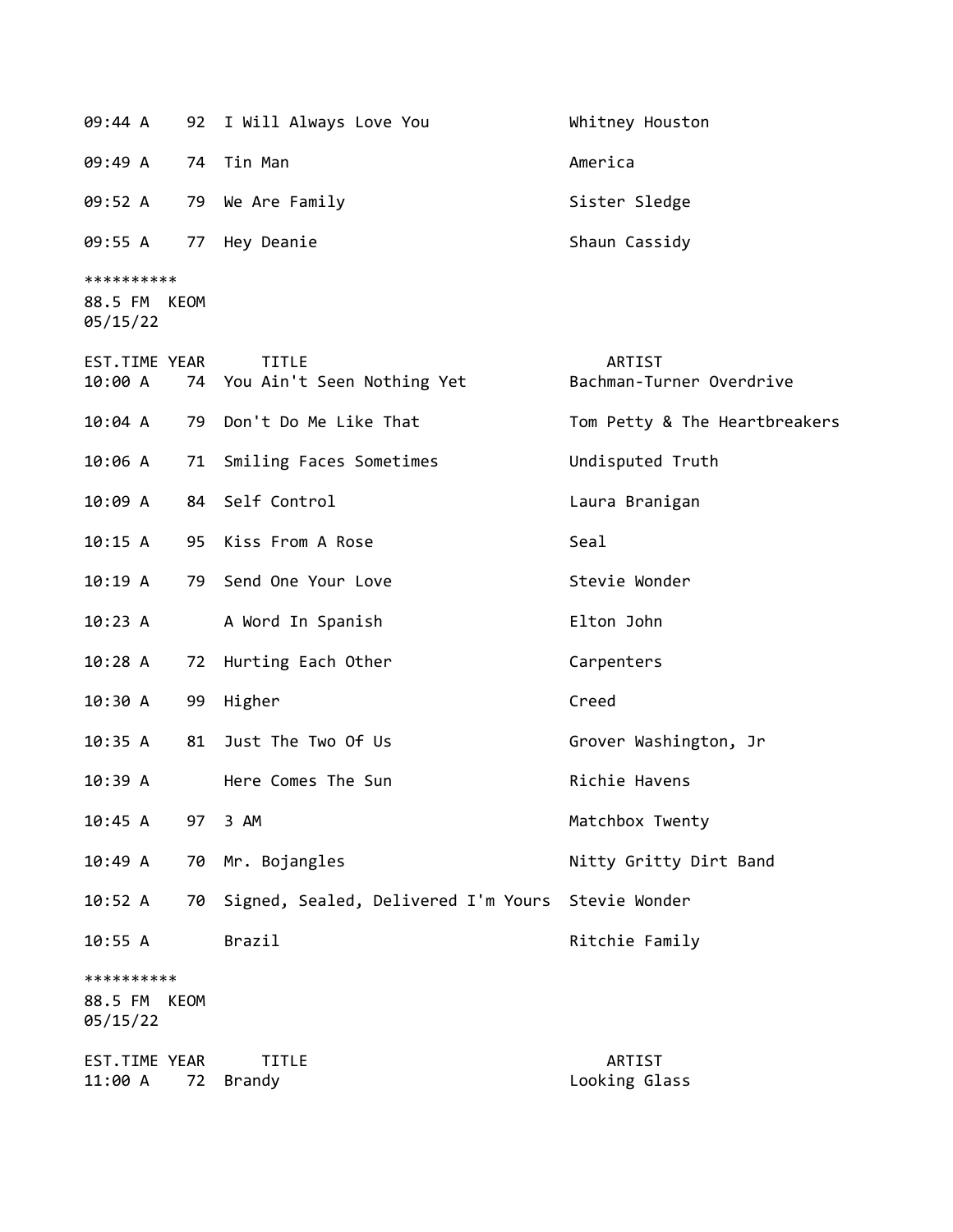| 11:03 A                                | 84 | Neutron Dance                                        | Pointer Sisters                |
|----------------------------------------|----|------------------------------------------------------|--------------------------------|
| 11:07 A                                |    | 74 Kung Fu Fighting                                  | Carl Douglas                   |
| 11:10A                                 |    | Domino Dancing                                       | Pet Shop Boys                  |
| 11:16 A                                |    | Killing Me Softly                                    | <b>Fugees</b>                  |
| 11:20A                                 | 70 | Tighter, Tighter                                     | Alive & Kicking                |
| 11:23 A                                |    | 88 Dial My Heart                                     | Boys                           |
| 11:27 A                                | 71 | Don't Pull Your Love                                 | Hamilton, Joe Frank & Reynolds |
| 11:31 A                                | 77 | Keep It Comin' Love                                  | KC & The Sunshine Band         |
| 11:35 A                                |    | If You Go                                            | Jon Secada                     |
| 11:39 A                                | 82 | Baby, Come To Me                                     | Patti Austin [+] James Ingram  |
| 11:42 A                                | 77 | Knowing Me, Knowing You                              | ABBA                           |
| 11:48A                                 | 96 | Lovefool                                             | Cardigans                      |
| $11:52$ A                              |    | 75 Country Boy (You Got Your Feet In L Glen Campbell |                                |
| 11:58 A                                |    | What's Goin' On                                      | Marvin Gaye                    |
| **********<br>88.5 FM KEOM<br>05/15/22 |    |                                                      |                                |
| EST.TIME YEAR<br>12:02 P               | 72 | <b>TITLE</b><br>Clean Up Woman                       | ARTIST<br>Betty Wright         |
| 12:05 P                                | 75 | Rhinestone Cowboy                                    | Glen Campbell                  |
| 12:08 P                                | 82 | Love Me Tomorrow                                     | Chicago                        |
| 12:12 P                                | 71 | One Fine Morning                                     | Lighthouse                     |
| $12:18$ P                              | 74 | Laughter In The Rain                                 | Neil Sedaka                    |
| 12:20 P                                | 70 | Rainy Night In Georgia                               | Brook Benton                   |
| 12:24 P                                | 85 | Do What You Do                                       | Jermaine Jackson               |
| 12:30 P                                | 74 | Sundown                                              | Gordon Lightfoot               |
| 12:34 P                                | 76 | Tryin' To Get The Feeling Again                      | Barry Manilow                  |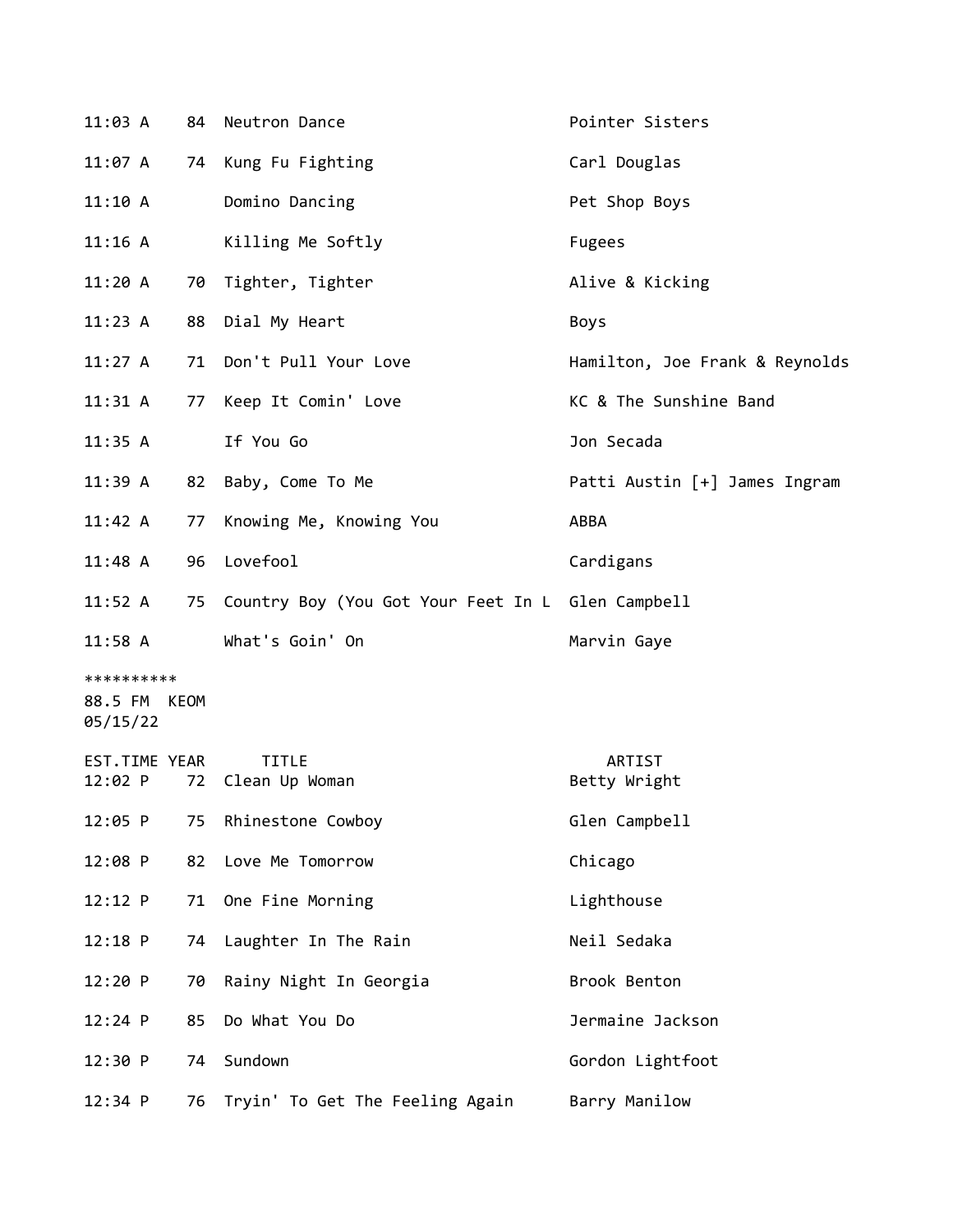| 12:38 P                                |    | Sledgehammer                           | Peter Gabriel          |
|----------------------------------------|----|----------------------------------------|------------------------|
| 12:41 P                                |    | 79 Good Times Roll                     | Cars                   |
| $12:48$ P                              |    | 91 Fading Like A Flower (Every Time Yo | Roxette                |
| 12:51 P                                | 85 | Conga                                  | Miami Sound Machine    |
| 12:59 P                                |    | 72 Use Me                              | Bill Withers           |
| **********<br>88.5 FM KEOM<br>05/15/22 |    |                                        |                        |
| EST.TIME YEAR<br>01:02 P               |    | <b>TITLE</b><br>Mirror Mirror          | ARTIST<br>Diana Ross   |
| 01:06 P                                |    | 71 Brand New Key                       | Melanie                |
| 01:08 P                                |    | 91 Walking In Memphis                  | Marc Cohn              |
| 01:15 P                                |    | 87 So Emotional                        | Whitney Houston        |
| $01:19$ P                              |    | 9 To 5                                 | Dolly Parton           |
| 01:22 P                                |    | 77 Here You Come Again                 | Dolly Parton           |
| $01:24$ P                              |    | 76 More, More, More                    | Andrea True Connection |
| 01:29 P                                | 83 | Sweet Dreams (Are Made Of This)        | Eurythmics             |
| 01:33 P                                |    | Tight Rope                             | Leon Russell           |
| 01:36 P                                |    | 91 You're In Love                      | Wilson Phillips        |
| 01:40 P                                |    | Head Over Heals                        | $Go-Go's$              |
| 01:45 P                                |    | 73 Will It Go 'Round In Circles        | Billy Preston          |
| $01:48$ P                              | 87 | Don't Shead A Tear                     | Paul Carrack           |
| $01:52$ P                              |    | 76 You Are The Woman                   | Firefall               |
| 01:55 P                                | 79 | 99                                     | Toto                   |
| 01:59 P                                |    | 70 Bridge Over Troubled Water          | Simon & Garfunkel      |
| **********<br>88.5 FM KEOM             |    |                                        |                        |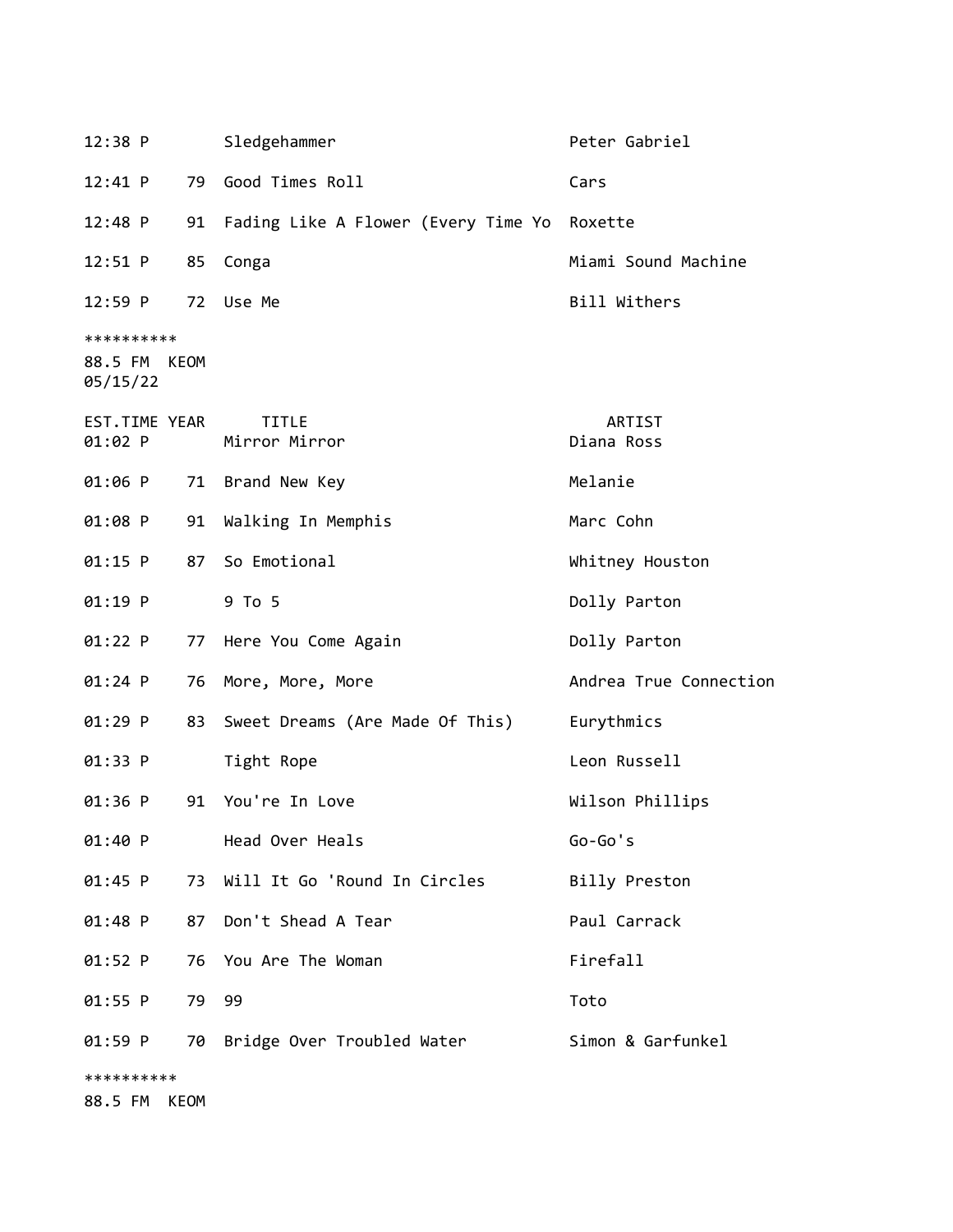## 05/15/22

| EST.TIME YEAR<br>02:04 P               |    | <b>TITLE</b><br>79 Sara          | ARTIST<br>Fleetwood Mac   |
|----------------------------------------|----|----------------------------------|---------------------------|
| 02:08 P                                |    | 72 You Ought To Be With Me       | Al Green                  |
| 02:11 P                                | 82 | Wasted On The Way                | Crosby, Stills & Nash     |
| $02:16$ P                              |    | The Night Chicago Died           | Paper Lace                |
| 02:19 P                                |    | 79 Take The Long Way Home        | Supertramp                |
| 02:23 P                                |    | Let Me Be Your Angel             | Stacy Lattisaw            |
| 02:27 P                                |    | The Hardest Thing                | 98 Degrees                |
| 02:31 P                                |    | 75 All By Myself                 | Eric Carmen               |
| 02:36 P                                | 76 | Take It To The Limit             | Eagles                    |
| 02:40 P                                |    | Angel Of The Morning             | Juice Newton              |
| 02:48 P                                | 95 | Fantasy                          | Mariah Carey              |
| 02:52 P                                |    | 78 This Time I'm In It For Love  | Player                    |
| 02:56 P                                |    | 75 Love Rollercoaster            | Ohio Players              |
| **********<br>88.5 FM KEOM<br>05/15/22 |    |                                  |                           |
| EST.TIME YEAR<br>03:00 P               |    | <b>TITLE</b><br>79 Knock On Wood | ARTIST<br>Amii Stewart    |
| 03:04 P                                | 74 | One Man Woman-One Woman Man      | Paul Anka [+] Odia Coates |
| 03:07 P                                | 71 | Lonely Days                      | Bee Gees                  |
| 03:10 P                                | 81 | We're In This Love Together      | Al Jarreau                |
| 03:16 P                                | 93 | All For Love                     | Bryan Adams & Rod Stewart |
| 03:20 P                                | 74 | Let Me Be There                  | Olivia Newton-John        |
| 03:23 P                                |    | Wild Wild Life                   | Talking Heads             |
| 03:27 P                                | 76 | Happy Days                       | Pratt & McClain           |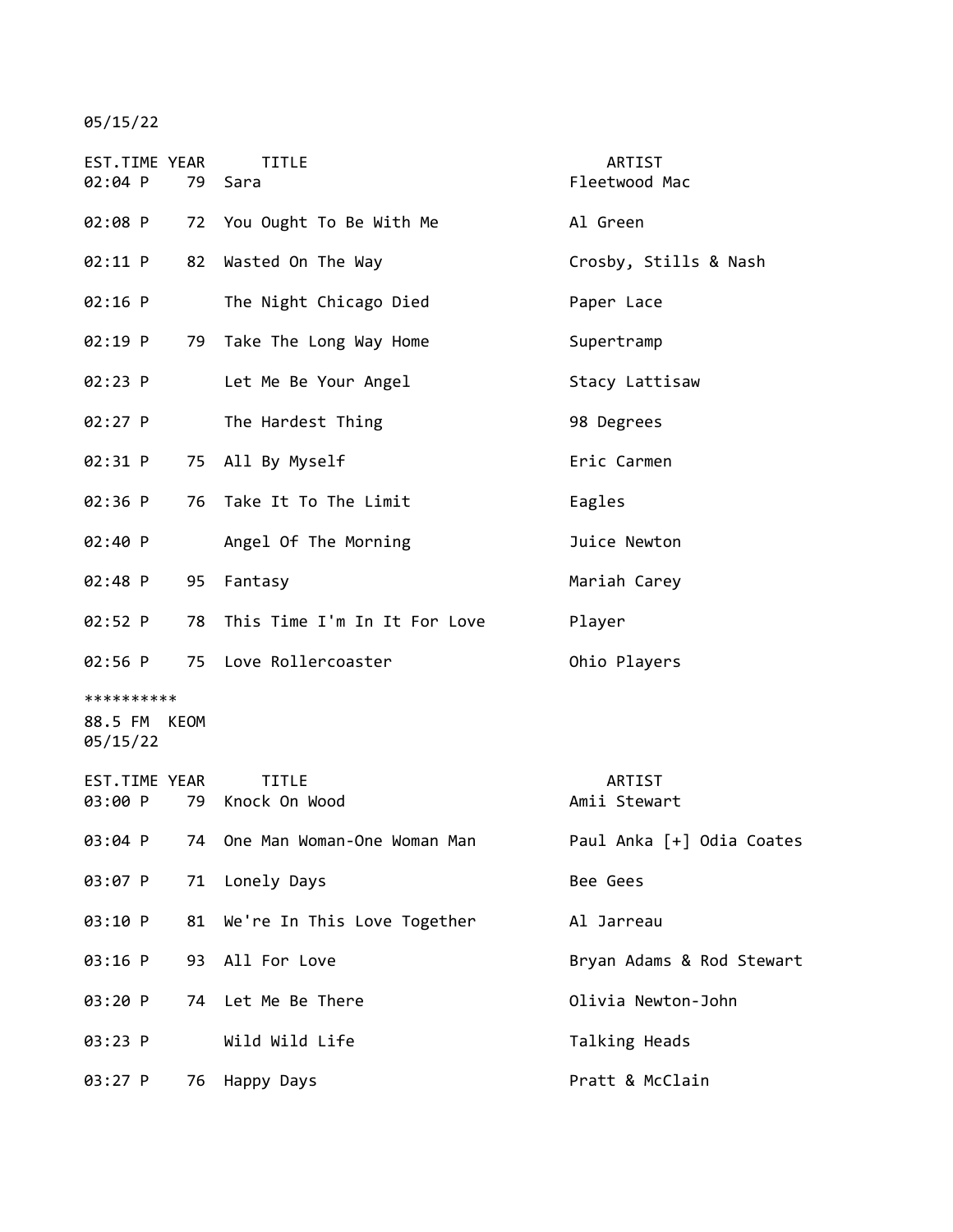| 03:29 P                                |    | Love On A Two-Way Street            | Moments                   |
|----------------------------------------|----|-------------------------------------|---------------------------|
| 03:33 P                                | 91 | Too Many Walls                      | Cathy Dennis              |
| 03:37 P                                | 84 | Against All Odds (Take A Look At Me | Phil Collins              |
| 03:40 P                                | 74 | Must've Got Lost                    | J. Geils Band             |
| 03:44 P                                | 98 | Believe                             | Cher                      |
| 03:48 P                                | 76 | Welcome Back                        | John Sebastian            |
| 03:51 P                                | 73 | Last Song                           | Edward Bear               |
| 03:54 P                                | 76 | Mama Mia                            | ABBA                      |
| 03:59 P                                |    | Burning Heart                       | Survivor                  |
| **********<br>88.5 FM KEOM<br>05/15/22 |    |                                     |                           |
| EST.TIME YEAR<br>04:03 P               | 74 | <b>TITLE</b><br>Everlasting Love    | ARTIST<br>Carl Carlton    |
| 04:05 P                                | 77 | Southern Nights                     | Glen Campbell             |
| 04:08 P                                | 84 | New Song                            | Howard Jones              |
| 04:12 P                                | 82 | I Ran (So Far Away)                 | A Flock Of Seagulls       |
| 04:18 P                                | 86 | Mad About You                       | Belinda Carlisle          |
| 04:21 P                                | 90 | Where Does My Heart Beat Now        | Celine Dion               |
| 04:26 P                                | 77 | Nobody Does It Better               | Carly Simon               |
| 04:31 P                                | 74 | Hooked On A Feeling                 | <b>Blue Swede</b>         |
| 04:34 P                                | 78 | Lotta Love                          | Nicolette Larson          |
| 04:37 P                                | 81 | Private Eyes                        | Hall & Oates              |
| 04:40 P                                | 87 | Every Little Kiss                   | Bruce Hornsby & The Range |
| 04:46 P                                |    | All Around The World                | Lisa Stansfield           |
| 04:50 P                                | 75 | Walk Away From Love                 | David Ruffin              |
| 04:53 P                                | 74 | Rock The Boat                       | Hues Corporation          |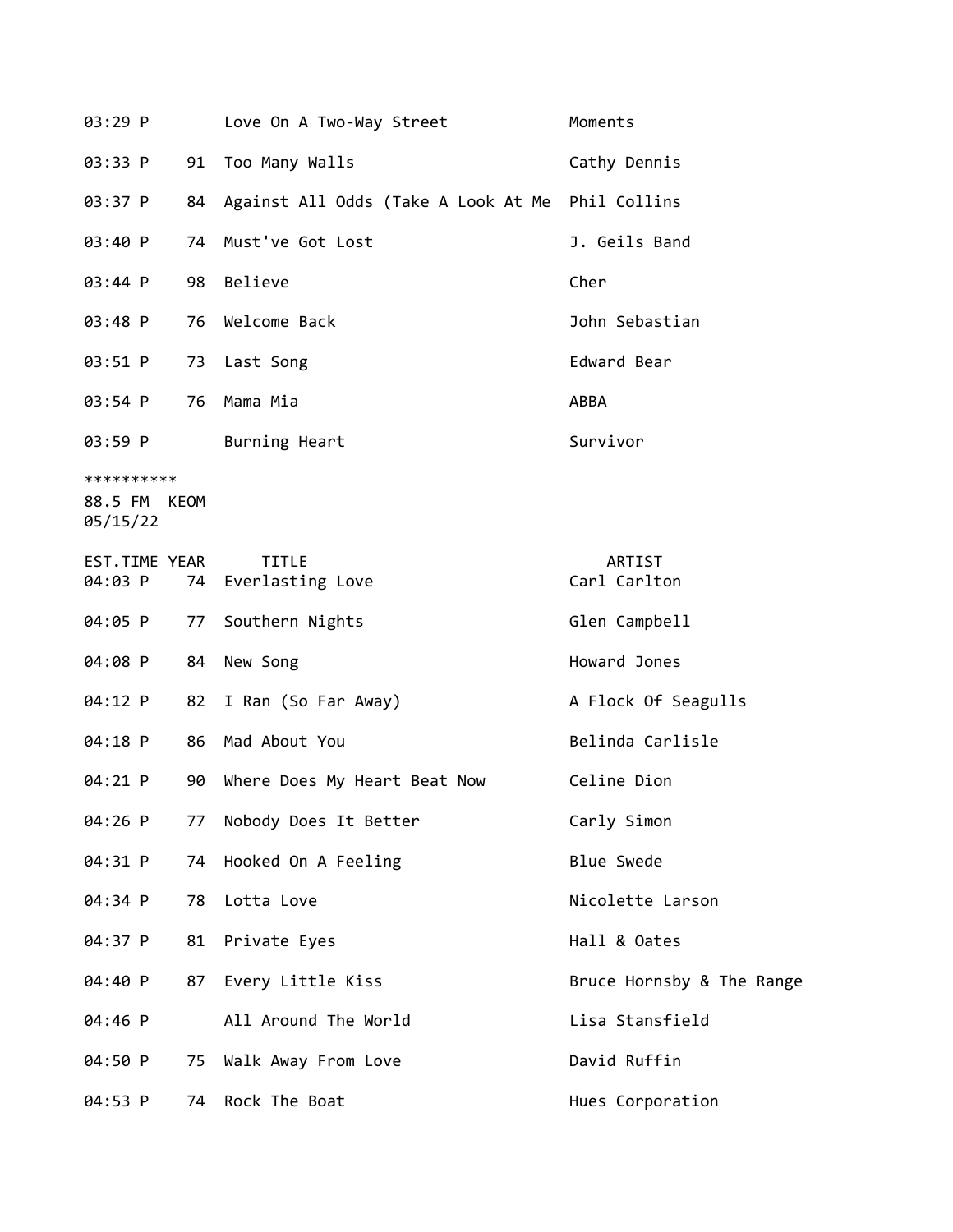| 04:56 P                           |      | 78 Love Is In The Air                              | John Paul Young               |
|-----------------------------------|------|----------------------------------------------------|-------------------------------|
| **********                        |      |                                                    |                               |
| 88.5 FM KEOM<br>05/15/22          |      |                                                    |                               |
| EST.TIME YEAR<br>05:01 P          |      | <b>TITLE</b><br>75 Before The Next Teardrop Falls  | ARTIST<br>Freddy Fender       |
| 05:03 P                           | 78   | We'll Never Have To Say Goodbye Aga                | England Dan & John Ford Coley |
| 05:06 P                           | 72   | Puppy Love                                         | Donny Osmond                  |
| 05:09 P                           |      | Be Near Me                                         | ABC                           |
| 05:12 P                           | 76   | Getaway                                            | Earth, Wind & Fire            |
| 05:18 P                           | 75   | (Hey Won't You Play) Another Somebo                | B.J. Thomas                   |
| $05:21$ P                         |      | Look What You've Done For Me                       | Al Green                      |
| 05:25 P                           | 83   | How Am I Supposed To Live Without Y Laura Branigan |                               |
| 05:29 P                           | 76   | If You Leave Me Now                                | Chicago                       |
| 05:33 P                           | 76   | Shop Around                                        | Captain & Tennille            |
| 05:36 P                           | 89   | Every Little Step                                  | Bobby Brown                   |
| 05:40 P                           | 71   | Nathan Jones                                       | Supremes                      |
| 05:44 P                           | 93   | The River Of Dreams                                | Billy Joel                    |
| 05:48 P                           | 77   | Go Your Own Way                                    | Fleetwood Mac                 |
| 05:51 P                           |      | 74 Nothing From Nothing                            | Billy Preston                 |
| 05:54 P                           | 75   | It's A Miracle                                     | Barry Manilow                 |
| 05:58 P                           |      | 76 Kiss And Say Goodbye                            | Manhattans                    |
| **********<br>88.5 FM<br>05/15/22 | KEOM |                                                    |                               |
| EST.TIME YEAR<br>06:02 P          |      | <b>TITLE</b><br>Take Me Home Tonight               | ARTIST<br>Eddie Money         |
| 06:05 P                           |      | 72 Song Sung Blue                                  | Neil Diamond                  |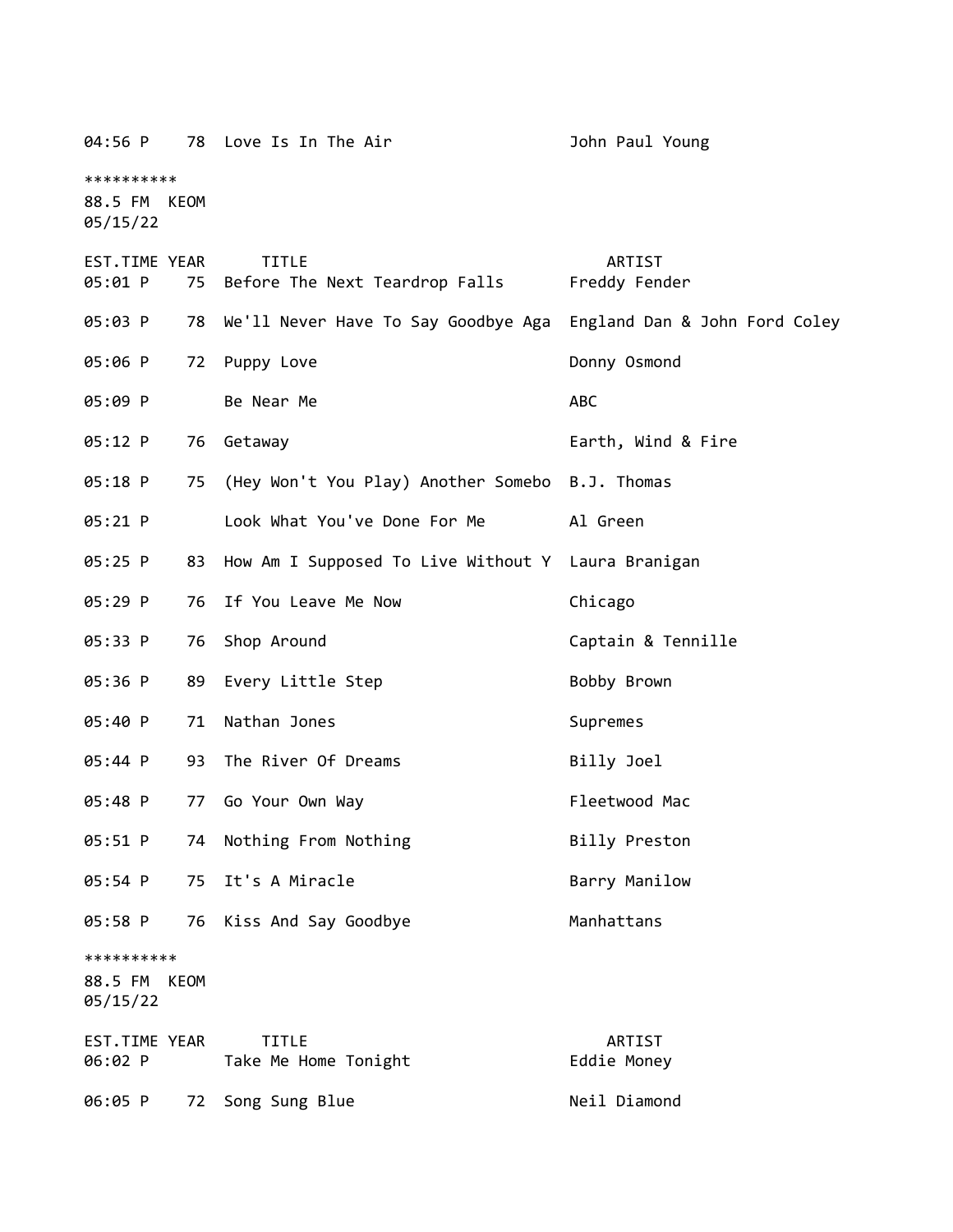| 06:08 P                                |    | 98 Fly Away                    | Lenny Kravitz                    |
|----------------------------------------|----|--------------------------------|----------------------------------|
| 06:13 P                                | 81 | Keep On Loving You             | REO Speedwagon                   |
| 06:16 P                                |    | 76 Love So Right               | Bee Gees                         |
| 06:20 P                                | 77 | Car Wash                       | Rose Royce                       |
| 06:23 P                                |    | Where The Streets Have No Name | U <sub>2</sub>                   |
| 06:28 P                                |    | Holding Back The Years         | Simply Red                       |
| 06:32 P                                |    | 70 Domino                      | Van Morrison                     |
| 06:35 P                                |    | You Were Meant For Me          | Jewel                            |
| 06:39 P                                |    | 71 Another Day                 | Paul McCartney                   |
| 06:44 P                                |    | 76 You Don't Have To Be A Star | Marilyn McCoo & Billy Davis, Jr. |
| 06:47 P                                |    | Big Time                       | Peter Gabriel                    |
| 06:51 P                                | 79 | Don't Bring Me Down            | Electric Light Orchestra         |
| 06:55 P                                |    | 71 Only You Know And I Know    | Delaney & Bonnie & Friends       |
| 06:59 P                                |    | 77 Couldn't Get It Right       | Climax Blues Band                |
| **********<br>88.5 FM KEOM<br>05/15/22 |    |                                |                                  |
| EST.TIME YEAR<br>07:02 P               |    | TITLE<br>Sultans Of Swing      | ARTIST<br>Dire Straits           |
| 07:07 P                                | 75 | Fallin' In Love                | Hamilton, Joe Frank & Reynolds   |
| 07:09 P                                | 85 | Don't Lose My Number           | Phil Collins                     |
| 07:16 P                                | 72 | Alone Again (Naturally)        | Gilbert O'Sullivan               |
| 07:19 P                                |    | 74 Lady                        | Styx                             |
| 07:22 P                                |    | Happy Together                 | Nylons                           |
| 07:25 P                                | 93 | Baby I'm Yours                 | Shai                             |
| 07:29 P                                | 72 | If You Don't Know Me By Now    | Harold Melvin & The Bluenotes    |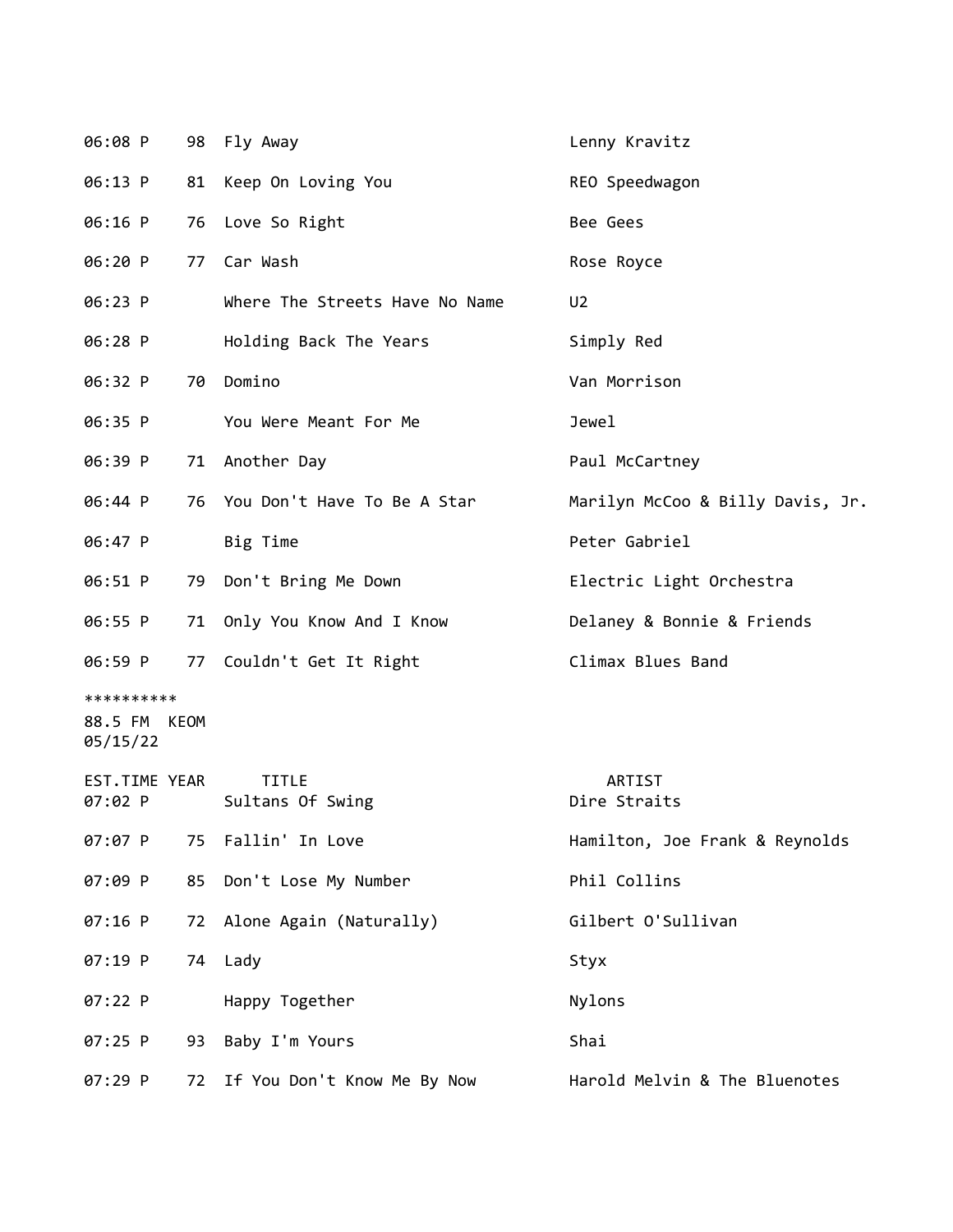| 07:32 P                           |      | 74 Just Don't Want To Be Lonely     | Main Ingredient              |  |
|-----------------------------------|------|-------------------------------------|------------------------------|--|
| 07:36 P                           |      | Moonlighting Theme                  | Al Jarreau                   |  |
| 07:39 P                           |      | If Not For You                      | Olivia Newton-John           |  |
| 07:43 P                           |      | Nothing Compares 2 U                | Sinead O'Connor              |  |
| 07:48 P                           |      | 70 Love Or Let Me Be Lonely         | Friends Of Distinction       |  |
| 07:51 P                           | 72   | You're So Vain                      | Carly Simon                  |  |
| 07:55 P                           |      | 75 Midnight Blue                    | Melissa Manchester           |  |
| **********<br>88.5 FM<br>05/15/22 | KEOM |                                     |                              |  |
| EST.TIME YEAR<br>08:00 P          |      | <b>TITLE</b><br>78 Last Dance       | ARTIST<br>Donna Summer       |  |
| 08:03 P                           | 77   | Whatcha Gonna Do                    | Pablo Cruise                 |  |
| 08:06 P                           | 72   | Oh Girl                             | Chi-Lites                    |  |
| 08:10 P                           |      | Method Of Modern Love               | Hall & Oates                 |  |
| 08:15 P                           | 72   | <b>Ben</b>                          | Michael Jackson              |  |
| 08:18 P                           |      | 73 Diamond Girl                     | Seals & Crofts               |  |
| 08:21 P                           |      | 84 Borderline                       | Madonna                      |  |
| 08:25 P                           | 96   | Change The World                    | Eric Clapton                 |  |
| 08:29 P                           | 79   | Heart Of Glass                      | Blondie                      |  |
| 08:32 P                           | 76   | Lowdown                             | Boz Scaggs                   |  |
| 08:36 P                           | 86   | Amanda                              | <b>Boston</b>                |  |
| 08:40 P                           | 78   | Every Kinda People                  | Robert Palmer                |  |
| 08:44 P                           | 97   | Together Again                      | Janet Jackson                |  |
| 08:48 P                           | 70   | I Just Can't Help Believing         | B.J. Thomas                  |  |
| 08:51 P                           | 72   | The First Time Ever I Saw Your Face | Roberta Flack                |  |
| 08:55 P                           | 78   | Whenever I Call You Friend          | Kenny Loggins & Stevie Nicks |  |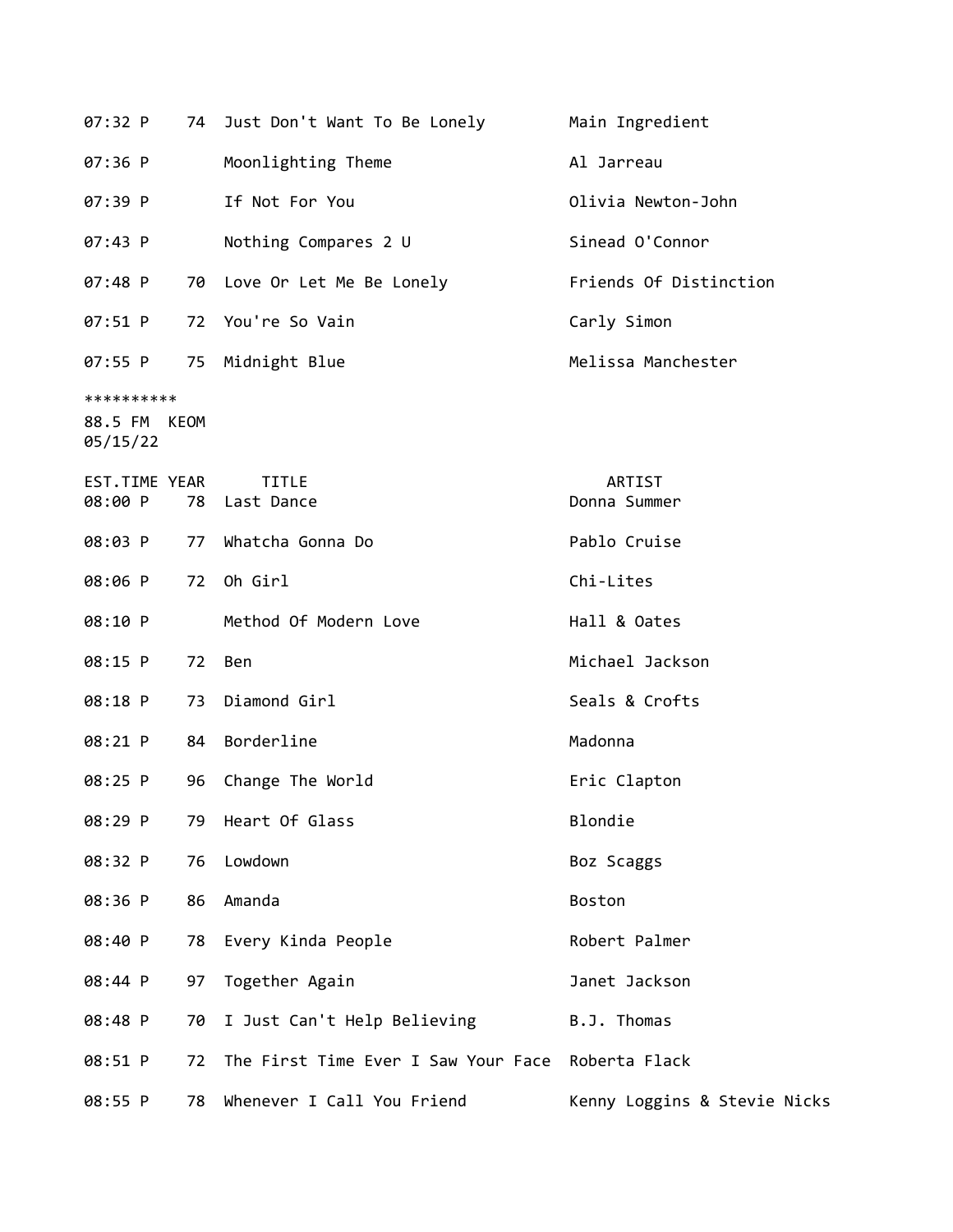\*\*\*\*\*\*\*\*\*\* 88.5 FM KEOM 05/15/22

| EST.TIME YEAR<br>09:00 P                  | <b>TITLE</b><br>The Loco-Motion | ARTIST<br>Kylie Minogue       |  |
|-------------------------------------------|---------------------------------|-------------------------------|--|
| 09:03 P<br>76                             | Nights Are Forever Without You  | England Dan & John Ford Coley |  |
| 09:06 P<br>75                             | Wildfire                        | Michael Martin Murphey        |  |
| 09:09 P                                   | Love Overboard                  | Gladys Knight & The Pips      |  |
| 09:15 P<br>80                             | Upside Down                     | Diana Ross                    |  |
| 09:18 P<br>91                             | Something To Talk About         | Bonnie Raitt                  |  |
| 09:22 P<br>76                             | Evergreen                       | Barbra Streisand              |  |
| 09:25 P<br>76                             | If You Know What I Mean         | Neil Diamond                  |  |
| 09:30 P<br>79                             | Ring My Bell                    | Anita Ward                    |  |
| 09:34 P<br>72                             | Bang A Gong (Get It On)         | T. Rex                        |  |
| 09:38 P<br>85                             | Rhythm Of The Night             | DeBarge                       |  |
| 09:42 P<br>81                             | Take It On The Run              | REO Speedwagon                |  |
| 09:47 P<br>96                             | Always Be My Baby               | Mariah Carey                  |  |
| 09:51 P<br>75                             | Long Tall Glasses (I Can Dance) | Leo Sayer                     |  |
| 09:55 P<br>79                             | Still                           | Commodores                    |  |
| 09:59 P<br>72                             | Baby Don't Get Hooked On Me     | Mac Davis                     |  |
| **********<br>88.5 FM<br>KEOM<br>05/15/22 |                                 |                               |  |
| EST.TIME YEAR<br>10:02 P<br>78            | <b>TITLE</b><br>Hold The Line   | ARTIST<br>Toto                |  |
| 10:06 P<br>71                             | Superstar                       | Carpenters                    |  |
| 10:10 P<br>87                             | Cross My Broken Heart           | <b>Jets</b>                   |  |
| 10:15 P<br>76                             | Disco Lady                      | Johnny Taylor                 |  |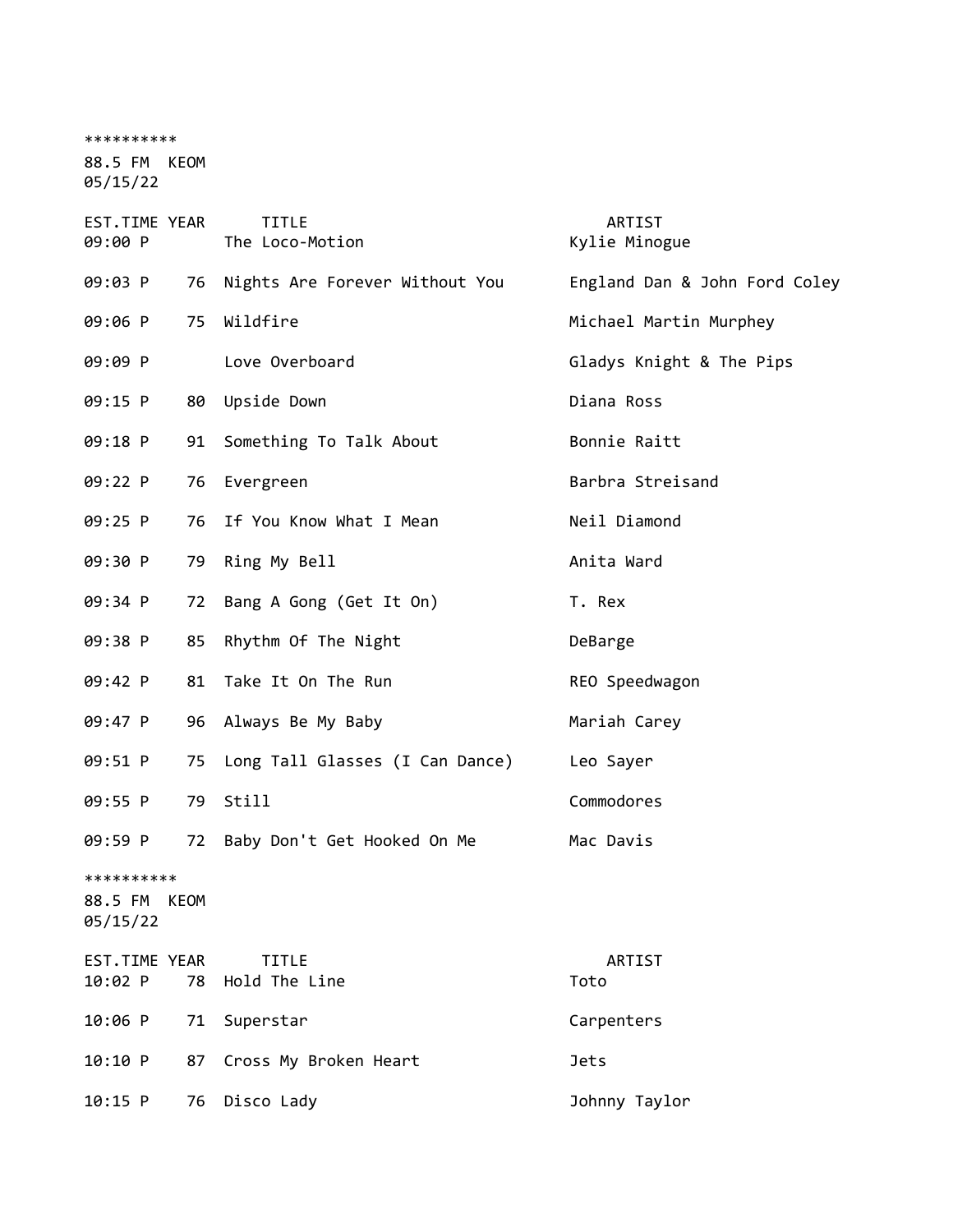| $10:19$ P                |    | 73 Boogie Woogie Bugle Boy        | Bette Midler                     |
|--------------------------|----|-----------------------------------|----------------------------------|
| 10:22 P                  |    | I Melt With You                   | Modern English                   |
| $10:26$ P                | 90 | I Go To Extremes                  | Billy Joel                       |
| 10:30 P                  |    | Undercover Angel                  | Alan O'Day                       |
| 10:33 P                  | 72 | Sweet Seasons                     | Carole King                      |
| $10:36$ P                |    | 89 Listen To Your Heart           | Roxette                          |
| 10:41 P                  |    | 74 Only You (And You Alone)       | Ringo Starr                      |
| $10:45$ P                |    | Say You'll Be There               | Spice Girls                      |
| 10:49 P                  | 79 | Boogie Wonderland                 | Earth, Wind & Fire with Emotions |
| $10:53$ P                | 76 | Bohemian Rhapsody                 | Queen                            |
| **********               |    |                                   |                                  |
| 88.5 FM KEOM<br>05/15/22 |    |                                   |                                  |
| EST.TIME YEAR<br>11:00 P | 75 | <b>TITLE</b><br>Saturday Night    | ARTIST<br>Bay City Rollers       |
| $11:03$ P                | 77 | Smoke From A Distant Fire         | Sanford-Townsend Band            |
| $11:07$ P                | 77 | Torn Between Two Lovers           | Mary MacGregor                   |
| 11:10 P                  | 82 | Goody Two Shoes                   | Adam Ant                         |
| $11:15$ P                | 91 | (Everything I Do) I Do It For You | Bryan Adams                      |
| $11:19$ P                | 72 | Daddy's Home                      | Jermaine Jackson                 |
| 11:22 P<br>Richard       | 80 | Suddenly                          | Olivia Newton John & Cliff       |
| $11:26$ P                | 73 | Wildflower                        | Skylark                          |
| 11:30 P                  | 79 | Escape                            | Rupert Holmes                    |
| $11:34$ P                |    | When I Come Around                | Green Day                        |
| $11:37$ P                |    | Somewhere Out There               | James Ingram & Linda Ronstadt    |
|                          |    |                                   |                                  |